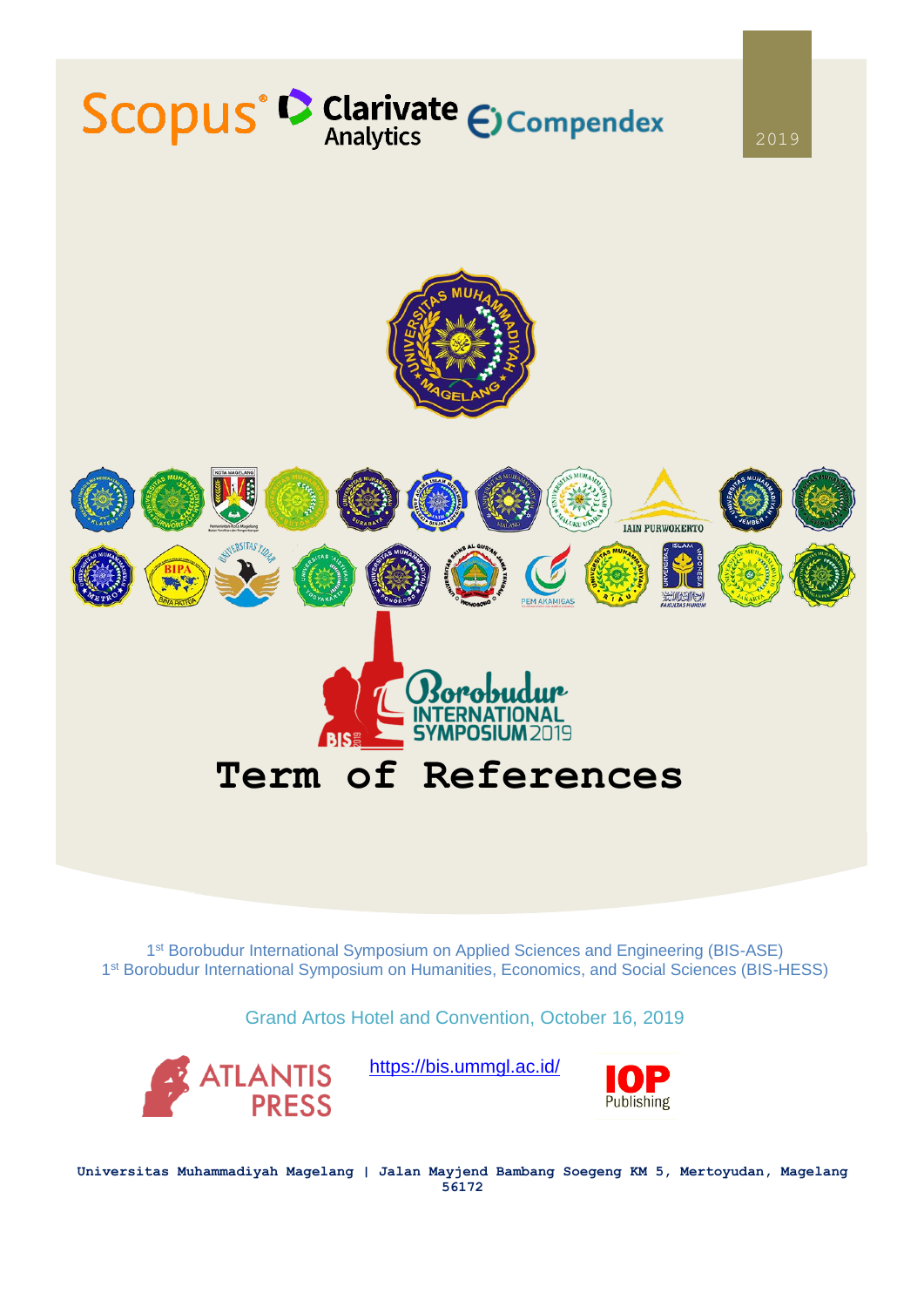Background

Every industrial revolution brought with it benefits and challenges to the socioeconomic status of the countries that have engaged in such transformation. Billions of people and countless machines are connected to each other. Through groundbreaking technology, unprecedented processing power and speed, and massive storage capacity, data is being collected and harnessed like never before. To many people, these changes are scary. Previous industrial revolutions have shown us that if companies and industries don't adapt with new technology. Social challenges are mainly the immense risk of cybercrime due to increased connectivity, and job losses due to the automation of large segments of operations in many industries as part of Industry 4.0. There is great promise for good in this Fourth Industrial Revolution, The exciting potential for breakthroughs in health care, the ability to empower more people worldwide to become entrepreneurs or access education and the chance to drive innovation across many sectors are some of the welcome prospects. All of this is disrupting every industry; is reshaping how we work, relate, communicate and learn; and reinventing institutions from education to transportation.

The sheer volume of data that new web-connected systems will have available, combined with their ability to self-enhance through increasingly sophisticated artificial intelligence, could fundamentally change how society operates by developing previously unthinkable responses — sometimes to problems we didn't even know existed.

As a result, the revolution will bring new opportunities for people and machines to collaborate across geographies to improve lives, and even to help undo the damage to the world that resulted from the previous three industrial revolutions.

For this reason, Universitas Muhammadiyah Magelang together with co-hosts from various universities in Indonesia held an international conference called "**The 1st Borobudur International Symposium (BIS)"** with "**Local resources empowerment towards advance, smart and sustainable system**" as the main theme

The 1st Borobudur International Symposium (BIS) is divided into two major events focused on two fields of science:

- 1st International Borobudur Symposium on Applied Sciences and Engineering (BIS-ASE) for applied sciences with target outputs published by IOP Science indexed by Scopus.
- 1st Borobudur International Symposium on Humanities, Economics, and Social Sciences (BIS-HESS) for the field of social sciences with output targets published by Atlantis Press indexed by Clarivate Analytics WoS.

Selected papers from both events will be published in International Journal indexed by Scopus.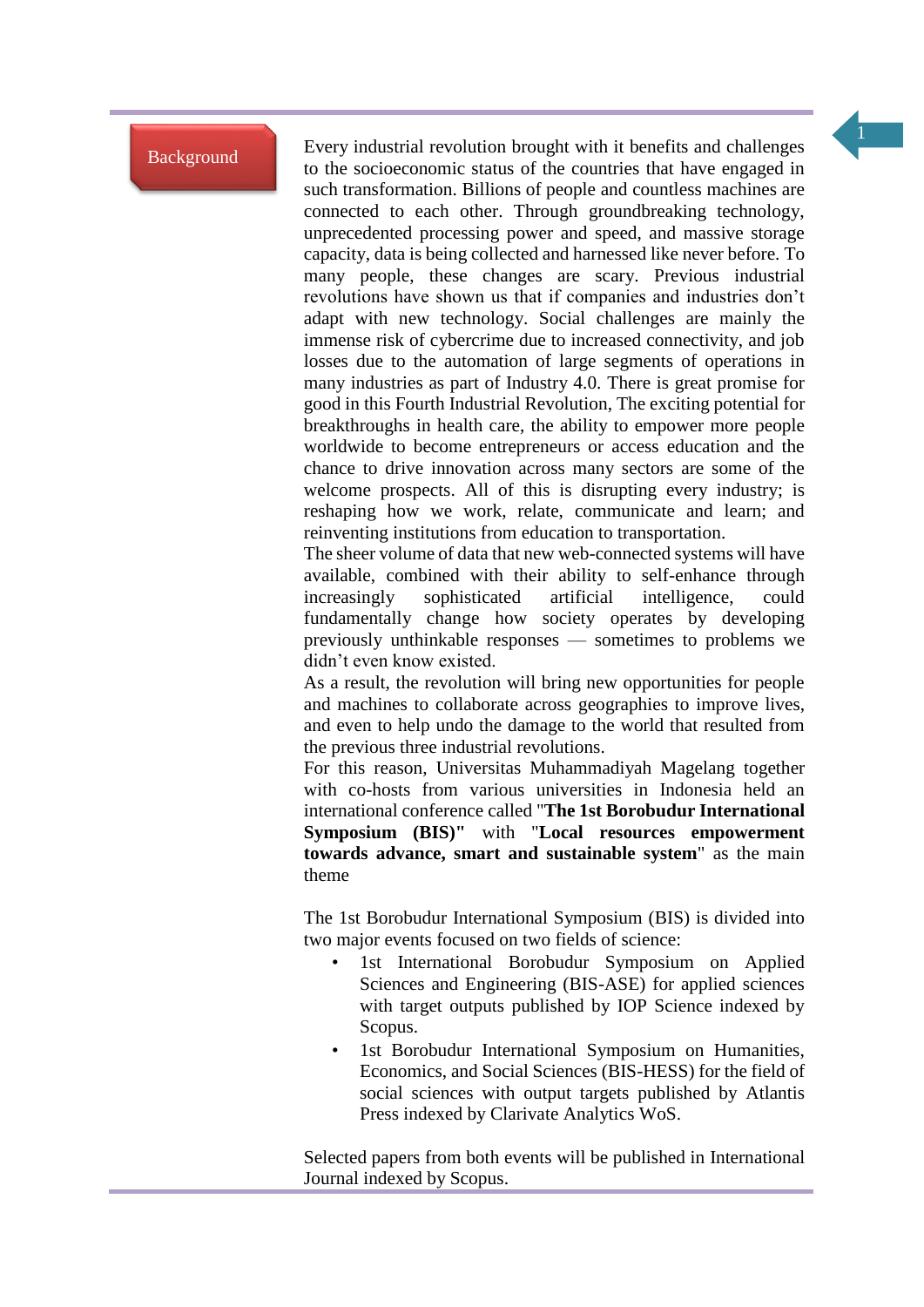# The Main Theme

**"Local resources empowerment towards advance, smart and sustainable system"**



# **1. Conference Day**

- a. Date : Wednesday, October 16, 2019
- b. Venue : Grand Artos Hotel & Convention, Magelang, Indonesia

# **2. Keynote Speakers**



**Yun Arifatul Fatimah, PhD**. (Dean, Faculty of Engineering, Universitas Muhammadiyah Magelang, Indonesia)



**Prof. Tony Lucey, Ph.D (**Curtin University, Australia**)**



**Associate Professor Eng. Dr. Noreffendy Tamaldin** (Dean, Centre for Graduate Studies, Universiti Teknikal Malaysia Melaka, Malaysia)



**Rajesh Ranolia, B.Com., MBA** (National Institute of Information Technology – India)

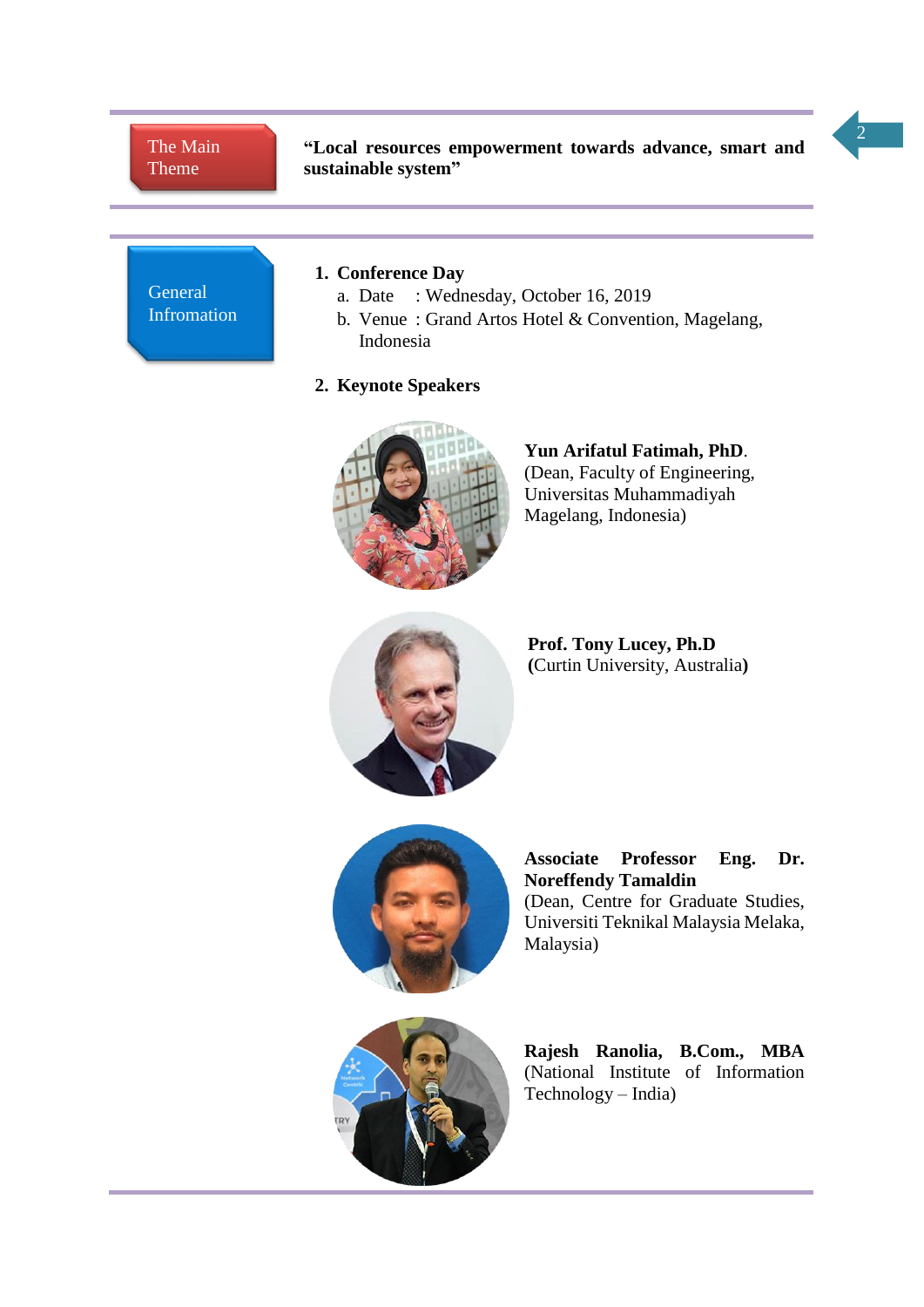

|                                                     | 3. Important Dates                                            |
|-----------------------------------------------------|---------------------------------------------------------------|
|                                                     | a. Abstract Submission Deadline<br>: September 9, 2019        |
|                                                     | : September 16, 2019<br>b. Abstract Acceptance Notification   |
|                                                     | : September 25, 2019<br>c. Payment Deadline                   |
|                                                     | d. Conference Day<br>: October 16, 2019                       |
|                                                     | e. Full Paper Submission Deadline<br>: October 30, 2019       |
|                                                     |                                                               |
|                                                     | Universitas Muhammadiyah Klaten, Indonesia<br>1.              |
| 2.<br>Universitas Muhammadiyah Purworejo, Indonesia |                                                               |
| Co-Host                                             | 3.<br><b>BALITBANG Kota Magelang, Indonesia</b>               |
|                                                     | Universitas Muhammadiyah Buton, Indonesia<br>4.               |
|                                                     | Universitas Muhammadiyah Surabaya, Indonesia<br>5.            |
|                                                     | Institut Agama Islam Muhammadiyah Sinjai, Indonesia<br>6.     |
|                                                     | 7. Universitas Muhammadiyah Malang, Indonesia                 |
|                                                     | 8.<br>Universitas Muhammadiyah Maluku Utara, Indonesia        |
|                                                     | Institut Agama Islam Negeri Purwokerto, Indonesia<br>9.       |
|                                                     | 10. Universitas Muhammadiyah Jember, Indonesia                |
|                                                     | 11. Fakultas Hukum Universitas Islam Indonesia, Indonesia     |
|                                                     | 12. Universitas Muhammadiyah Lampung, Indonesia               |
|                                                     | 13. Universitas Muhammadiyah Metro, Indonesia                 |
|                                                     | 14. STMIK Bina Patria, Indonesia                              |
|                                                     | 15. Universitas Tidar, Indonesia                              |
|                                                     | 16. Universitas 'Aisyiyah Yogyakarta, Indonesia               |
|                                                     | 17. Universitas Muhammadiyah Ponorogo, Indonesia              |
|                                                     | 18. Universitas Sains Al-Quran, Indonesia                     |
|                                                     | 19. Politeknik Energi dan Mineral Akamigas, Indonesia         |
|                                                     | 20. Universitas Muhammadiyah Riau, Indonesia                  |
|                                                     | 21. Universitas Muhammadiyah Jakarta, Indonesia               |
|                                                     | 22. Universitas Muhammadiyah Pekajangan Pekalongan, Indonesia |
| 1 <sup>st</sup> BIS-ASE                             | 1. Website<br>https://bis.ummgl.ac.id/ase/                    |
|                                                     | 2. Scope                                                      |
|                                                     | a. Mathematics                                                |
|                                                     | b. Physics                                                    |
|                                                     | c. Medicine                                                   |
|                                                     | d. Biomedical                                                 |
|                                                     |                                                               |
|                                                     | e. Chemistry                                                  |
|                                                     | f. Biology                                                    |
|                                                     | g. Pharmacology                                               |
|                                                     | h. Mechanical Engineering                                     |
|                                                     | <b>Chemical Engineering</b><br>1.                             |
|                                                     | j. Civil Engineering                                          |
|                                                     | k. Electrical Engineering                                     |
|                                                     | 1. Environmental Engineering                                  |

- m.Industrial Engineering
- n. Information Engineering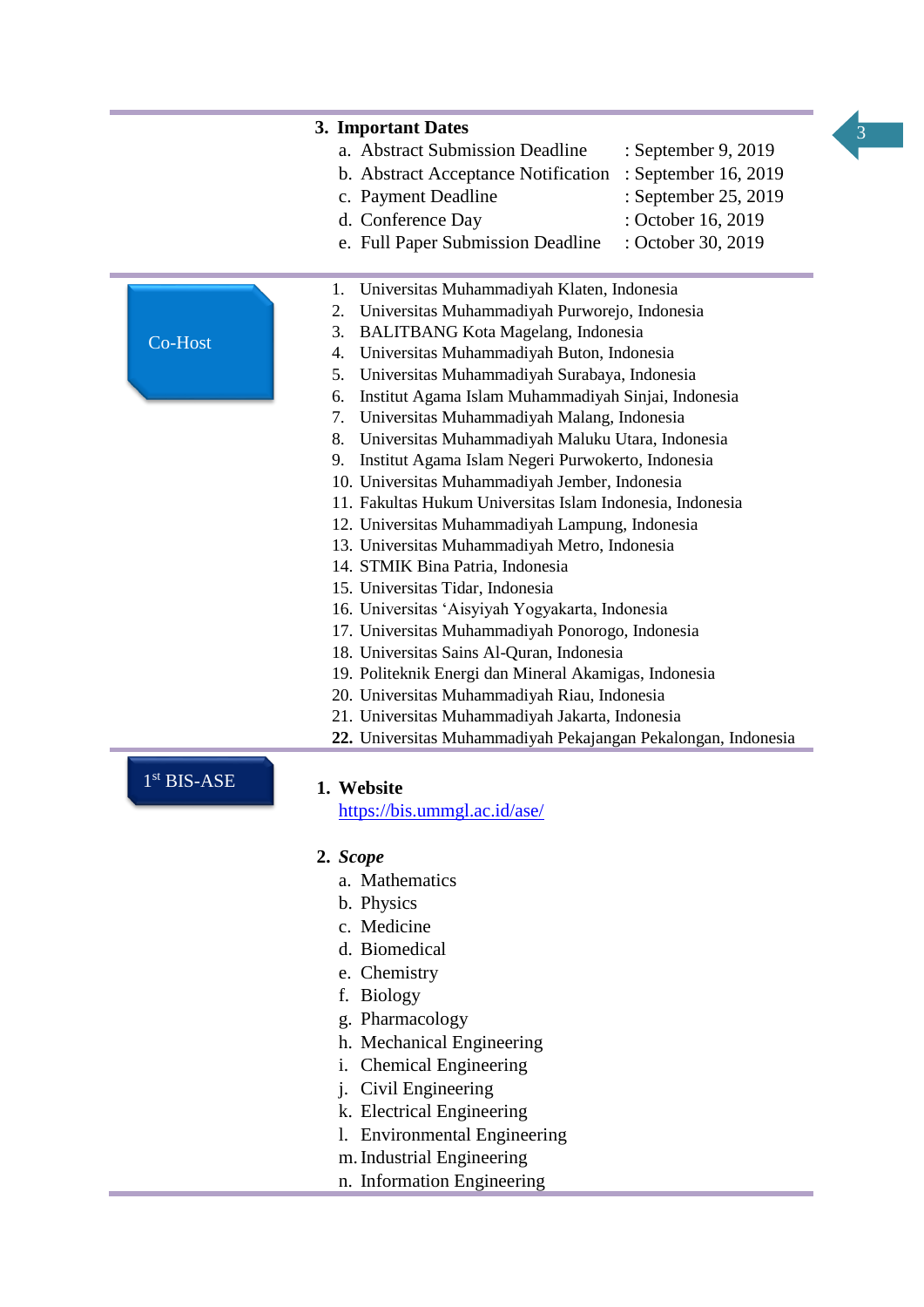4

o. And Related Topics

### **3. Scientific Committee**

- a. Prof. Dr. Noreffendy Tamaldin (Universiti Tehnikal Malaysia Melaka, Malaysia)
- b. Rajesh Ranolia, B.Com., MBA (National Institue of Information Technology, India)
- c. Prof. Tony Lucey, PhD. (Curtin University, Australia)
- d. Yun Arifatul Fatimah, ST.,MT.,Ph.D. (Universitas Muhammadiyah Magelang, Indonesia)
- e. Dr. Heni Setyowati Esti Rahayu, M.Kes. (Universitas Muhammadiyah Magelang, Indonesia)
- f. Dr. Budi Waluyo, ST, MT (Universitas Muhammadiyah Magelang, Indonesia)
- g. Dr. rer. nat., Fredy Kurniawan, S.Si., M.Si (Institut Teknologi Sepuluh November, Indonesia)
- h. Prof. Suharso, Ph.D (Universitas Lampung, Indonesia)
- i. Fajar Suryawan, Ph.D (Universitas Muhammadiyah Surakarta, Indonesia)
- j. Dr. Retno Susilorini, S.T, M.T (UNIKA Soegijapranoto, Indonesia)
- k. Andri Pranolo, M.CS. (Universitas Ahmad Dahlan, Indonesia)
- l. Assoc. Prof. Lukas G. Swan (Dalhousie University, Canada)
- m. Prof. Shi-Jinn Horng, PhD. (National Taiwan University of Science and Technology, Taiwan)
- n. Rafał Dreżewski, PhD. (AGH University of Science and Technology, Poland)
- o. Prof. Wolfgang Keller, PhD. (University of Colorado, Colorado, US)
- p. Dr. Siska Desy Fatmaryanti, M.Si. (Universitas Muhammadiyah Purworejo)
- q. Rizal Arifin, Ph.D. (Universitas Muhammadiyah Ponorogo, Indonesia)

## 1 st BIS-HESS

#### **1. Website**

[https://bis.ummgl.ac.id/hess/](https://bis.ummgl.ac.id/ase/)

# **2.** *Scope* **(Cakupan Bidang Ilmu)**

- a. Religious Studies
- b. Law
- c. Education
- d. Economics
- e. Sociology
- f. Political Studies
- g. Government Studies
- h. Pchycology
- i. Communication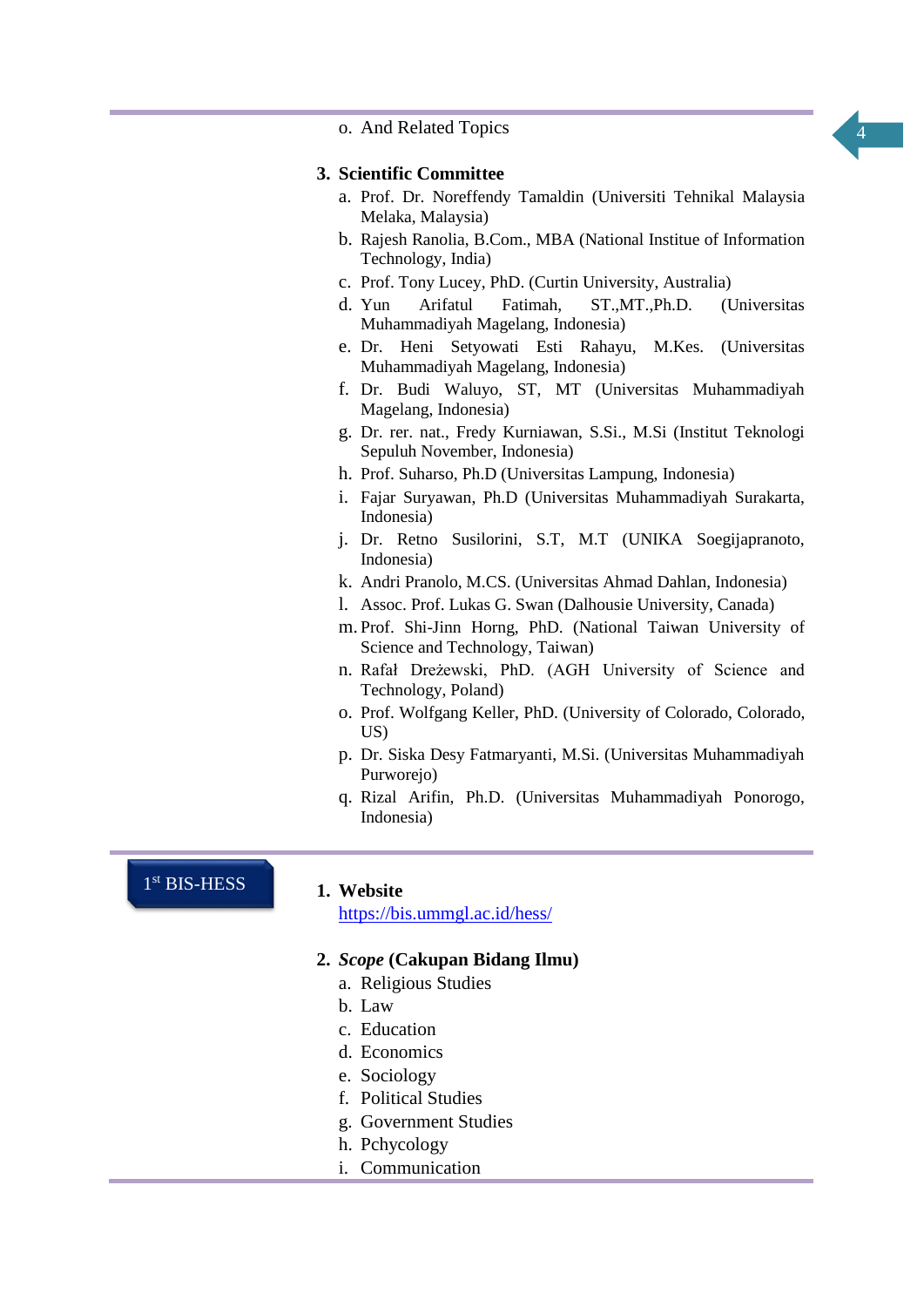

- j. International Relations
- k. Health Administration
- l. Art & Linguistics
- m. And Related Topics

## **3. Scientific Committee**

- a. Prof. Dr. Noreffendy Tamaldin (Universiti Tehnikal Malaysia Melaka, Malaysia)
- b. Rajesh Ranolia, B.Com., MBA (National Institue of Information Technology, India)
- c. Prof. Tony Lucey, PhD. (Curtin University, Australia)
- d. Dr. Suliswiyadi, M.Ag. (Universitas Muhammadiyah Magelang, Indonesia)
- e. Prof. Dr. Muhammad Japar, M.Kons. (Universitas Muhammadiyah Magelang, Indonesia)
- f. Dr. Dyah Adriantini Sintha Dewi, SH., M.Hum (Universitas Muhammadiyah Magelang, Indonesia)
- g. Dr. Rochiyati Murniningsih, SE., MP (Universitas Muhammadiyah Magelang, Indonesia)
- h. Dr. Teguh Kurniawan, S.Sos, M.Sc, CSRS, CPC (Universitas Indonesia, Indonesia)
- i. Rofah Setyowati, S.H., M.H., Ph.D. (Universitas Diponegoro, Indonesia)
- j. Dr. Khotibul Umam, S.H., LL.M (Universitas Gadjah Mada, Indonesia)
- k. Dr. Lastuti Abubakar, S.H., M.H. (Universitas Padjadjaran, Indonesia)
- l. Prof. Noorhaidi, M.A, M.Phil., Ph.D (UIN Sunan Kalijaga, Indonesia)
- m. Prof. Ainul Jaria Bt Maidin, PhD. (International Islamic University Malaysia, Malaysia)
- n. Dr. Jaka Sriana, SE.,M.Si. (Universitas Islam Indonesia, Indonesia)
- **o.** Dr. Siska Desy Fatmaryanti, M.Si. (Universitas Muhammadiyah Purworejo)

Advisory Board

- 1. Prof. H. Lincolin Arsyad, M.Sc., Ph.D. (Universitas Gadjah Mada, Indonesia)
- 2. Prof. Dr. Chairil Anwar (Universitas Gadjah Mada, Indonesia)
- 3. Prof. Dr. H. Edy Suandi Hamid, M.Ec. (Universitas Islam Indonesia, Indonesia)
- 4. Prof. Dr. H. M. Noor Rochman Hadjam, S.U. (Universitas Gadjah Mada, Indonesia)
- 5. Prof. Ir. Djoko Wahyu Karmiadji, MSME, PhD, APU (Badan Pengkajian dan Penerapan Teknologi)
- 6. Ir. Eko Muh Widodo, MT. (Universitas Muhammadiyah Magelang, Indonesia)
- 7. Dr. Purwati, MS. Kons. (Universitas Muhammadiyah Magelang, Indonesia)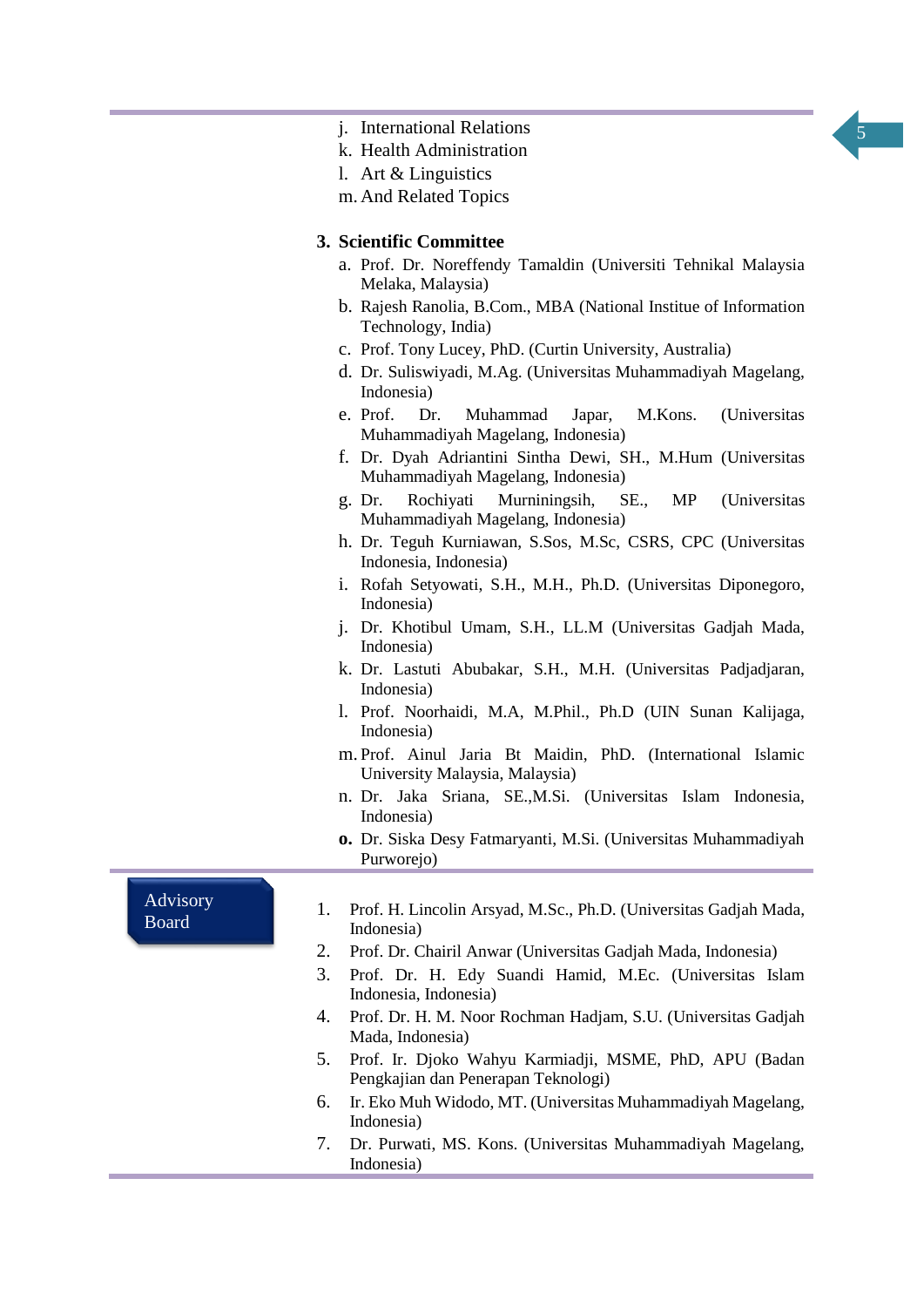

- 8. Prof. Dr. H. Khudzaifah Dimyati, SH., M. Hum. (Universitas Muhammadiyah Surakarta, Indonesia)
- 9. Prof. Dr. Harun Joko Prayitno (Universitas Muhammadiyah Surakarta, Indonesia)
- 10. Prof. Dr. H. Abdul Munir Mulkhan, S.U. (Universitas Islam Negeri Sunan Kalijaga, Indonesia)
- 11. Sri Sat Titi H, S.Kep.,Ns.,M.Kep. (STIKES Muhammadiyah Klaten, Indonesia)
- 12. Dr. Rofiq Nurhadi, M.Ag (Universitas Muhammadiyah Purworejo)
- 13. Drs. Arif Barata Sakti, MT. (BALITBANG Kota Magelang, Indonesia)
- 14. Dr. Waode Al Zarliani, SP.,MM. (Universitas Muhammadiyah Buton, Indonesia)
- 15. Dr. dr. Sukadiono, MM. (Universitas Muhammadiyah Surabaya, Indonesia)
- 16. Dr. Firdaus, M.Ag. (Institut Agama Islam Muhammadiyah Sinjai, Indonesia)
- 17. Prof. Dr. H. Ah. Rofiuddin, M.Pd. (Universitas Muhammadiyah Malang, Indonesia)
- 18. Dr. Saiful Deni.M.Si. (Universitas Muhammadiyah Maluku Utara, Indonesia)
- 19. Dr. Moh. Roqib, M.Ag. (Institut Agama Islam Negeri Purwokerto, Indonesia)
- 20. Dr. Ir. Muhammad Hazmi, DESS. (Universitas Muhammadiyah Jember, Indonesia)
- 21. Dr. Hi. Dalman, M.Pd. (Universitas Muhammadiyah Lampung, Indonesia)
- 22. Drs. H. Jazim Ahmad, M.Pd. (Universitas Muhammadiyah Metro, Indonesia)
- 23. Dr. Sukris Sutiyatno, MM., M.Hum. (STMIK Bina Patria, Indonesia)
- 24. Prof. Dr. Ir. Mukh Arifin, M.Sc. (Universitas Tidar, Indonesia)
- 25. Warsiti, M.Kep.,Sp.Mat. (Universitas 'Aisyiyah Yogyakarta, Indonesia)
- 26. Dr. H. Sulton, M.Si. (Universitas Muhammadiyah Ponorogo, Indonesia)
- 27. Dr. KH. Muchotob Hamzah, MM. (Universitas Sains Al-Quran, Indonesia)
- 28. Prof. Dr. Drs. R.Y. Perry Burhan, M.Sc. (Politeknik Energi dan Mineral Akamigas, Indonesia )
- 29. DR. H. Mubarak, M.Si. (Universitas Muhammadiyah Riau, Indonesia)
- 30. Dr. Budi Agus Riswandi, S.H., M.Hum. (Universitas Islam Indonesia, Indonesia)
- 31. Prof. Dr. H. Syaiful Bakhri, S.H., M.H. (Universitas Muhammadiyah Jakarta, Indonesia)
- 32. Dr. Nur Izzah, S.Kp., M.Kes. (Universitas Muhammadiyah Pekajangan Pekalongan, Indonesia)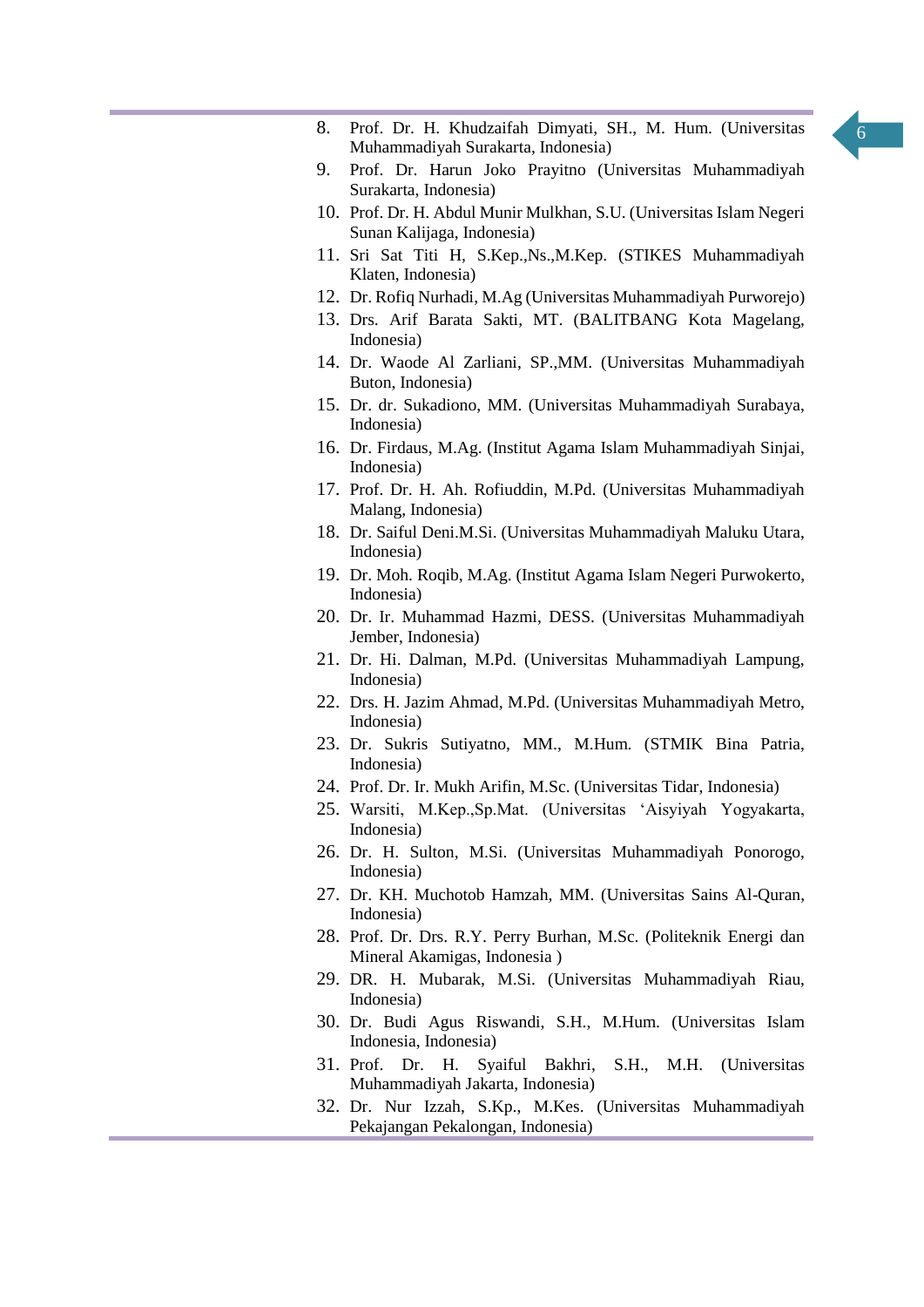| Indexing                                     | All accepted articles in the 1st BIS ASE will be published in the<br>Journal of Physics: Conference Series published by IOP Science and<br>indexed by Scopus. All accepted articles in the 1st BIS HESS will<br>be published in Advances in Social Science, Education and<br>Humanities Research (ASSEHR) published by Atlantis Press and<br>indexed by Thomson Reuters's Clarivate Analytics Web of Science<br>(WoS). | $\overline{7}$                                                 |
|----------------------------------------------|------------------------------------------------------------------------------------------------------------------------------------------------------------------------------------------------------------------------------------------------------------------------------------------------------------------------------------------------------------------------------------------------------------------------|----------------------------------------------------------------|
|                                              | Selected articles have the opportunity to be published in<br>international journals indexed by Scopus, including:<br>1. International Journal of Supply Chain Management (Q3)<br>2. OPCION $(Q2)$<br>Journal of Advanced Research in Dynamical and Control Systems<br>3.<br>(Q4)<br>4. And others                                                                                                                      |                                                                |
| <b>Abstract</b> and<br>Article<br>submission | All articles included in the 1st BIS are managed in a submission<br>management called Konfrenzi. We do not accept abstract<br>submissions by email.                                                                                                                                                                                                                                                                    |                                                                |
|                                              | URL Konfrenzi (desktop): http://bis2019.centerconf.org/kfz/                                                                                                                                                                                                                                                                                                                                                            |                                                                |
|                                              | URL Konfrenzi (mobile): http://bis2019.centerconf.org/kfz/kfz-<br>page/home.php                                                                                                                                                                                                                                                                                                                                        |                                                                |
| Abstract and<br>Article<br>Template          | All articles are written in English with the following conditions:<br>Abstract is no more than 200 words<br>5.<br>Full paper between 4-6 sheets<br>6.                                                                                                                                                                                                                                                                  |                                                                |
|                                              | 1 <sup>st</sup> BIS ASE Template: https://bis.ummgl.ac.id/ase/wp-<br>content/uploads/2019/05/WordGuidelines-18-37-31-235-1.zip                                                                                                                                                                                                                                                                                         |                                                                |
|                                              | 1 <sup>st</sup> BIS HESS Template: https://bis.ummgl.ac.id/hess/wp-<br>content/uploads/2019/05/Atlantis-Press-TEMPLATE.doc                                                                                                                                                                                                                                                                                             |                                                                |
| Registration<br>Fee                          | <b>Indonesian Presenter</b><br><b>Indonesian Participant</b><br><b>Co-author Attendant</b>                                                                                                                                                                                                                                                                                                                             | : IDR. $2,500,000$<br>: IDR. $1,000,000$<br>: IDR. $1,500,000$ |
|                                              | <b>International</b><br><b>International Presenter and Participant</b>                                                                                                                                                                                                                                                                                                                                                 | : USD. $200$                                                   |
| Organizing<br>Committee                      | <b>Conference Chair</b><br>Dr. Muji Setiyo, MT.<br><b>Co-Conference Chair</b>                                                                                                                                                                                                                                                                                                                                          | (WA: 082330623257)                                             |
|                                              | Zulfikar Bagus Pambuko, MEI.                                                                                                                                                                                                                                                                                                                                                                                           | (WA: 081333504480)                                             |